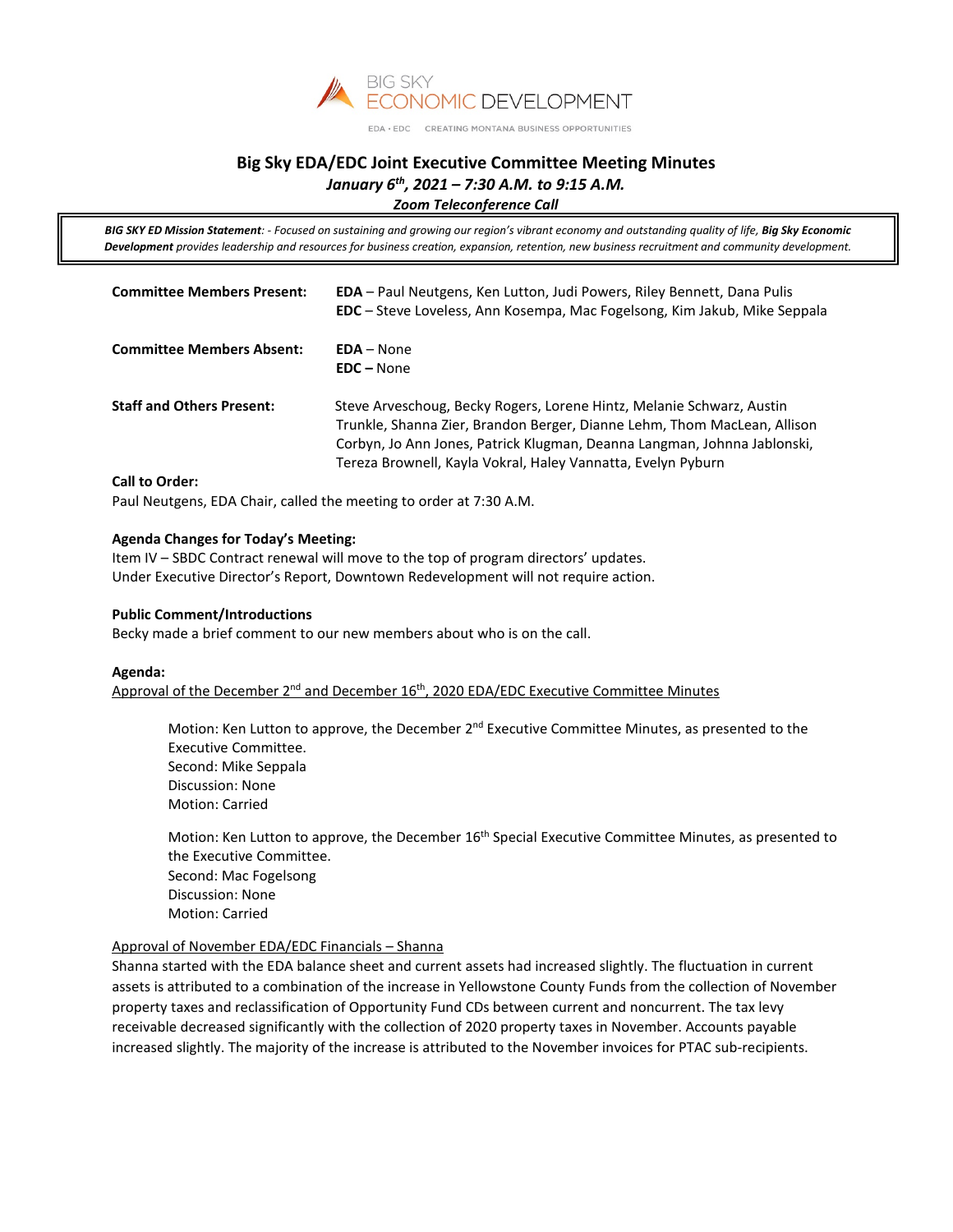On the Statement of Operations, the revenue is over budget through the first five months of the fiscal year. There are a few factors attributing to this variance in revenue. When we budgeted for FY21, we took a conservative approach to revenue and budgeted for 3% in property tax protests.

On the EDC, current assets decreased slightly at the end of October. This is attributed to operating expenses. Accounts receivable increased in November with invoicing related to the Healthcare Appreciation event. On the statement of revenues and expenses, 504 servicing revenue is a bit above budget and origination fees are a bit below. Shanna also added a new account to the Statement of Revenue and Expenses to better track the State of Montana Coronavirus Relief Funds. Most expenses remain close to or below budget

Motion: Mike Seppala to approve and forward to the Board, the November 2020 EDA/EDC Financials, as presented to the Executive Committee. Second: Judi Powers Discussion: None Motion: Carried

### **Executive Director's Report – Steve**

### Downtown Improvements

Steve will be working with the DBA to look at priority projects in our downtown to determine where we would like to partner with them.

### Chain link Project Update

Steve updated the Committee about the project that was brought forward at the Special meeting in December. The project ended up locating on the West End rather than Downtown. While we had hoped for Downtown, their commitment to our community is very exciting. One of the issues with locating Downtown is the lack of shovel ready sites for new projects and private investment. Steve wants to refocus our efforts and strategize about how we can position ourselves for redevelopment opportunities. Mike Seppala remains a bit hesitant to become landowners without a project squarely in sight. Allison discussed where the gaps are with the private sector addressing these needs and how we can help fill those gaps. Ken asked that the Executive Committee be brought in on NDAs so that they are given enough information to make a decision of this magnitude. Ken agreed with Mike Seppala about owning real estate and speculating about its future usefulness. Steve continued by speaking about the TEDD and how the private sector approach to that area has been slowed by issues related to agreements between public entities. Allison added that we engage with the majority of developers in this community and the barriers to investment in our Downtown is a challenge shared by each of them. Discussion continued about how to overcome the hurdle of NDAs and keeping our Board and Executive Committee informed.

# 2021 Priorities and Board Planning Update

Steve mentioned that we adopted a 1-year strategic plan but would like to reengage the Board about those priorities in February. Then, in March, we will use that Board Meeting as a Board Planning session. Steve will work in conjunction with Paul and Steve L. to determine what our desired outcomes would be. Steve A. also noted that that is the week of spring break for Billings students and asked if there are any challenges for the Committee. Each agreed that that date works well.

# **Program Directors/Leaders' Updates**

# SBDC Contract Renewal – Lorene

Lorene noted that this is a yearly contract renewal and will support the positions of Kayla, Lorene, and Kevin. The scope of work remains the same with our SBDC serving a nine-county region. The goals are to serve 222 clients, support 476 jobs, counsel 1800 client hours, assist 15 new business starts, support \$6m in capital infusion, counsel 62 long-term clients, and submit three success stories.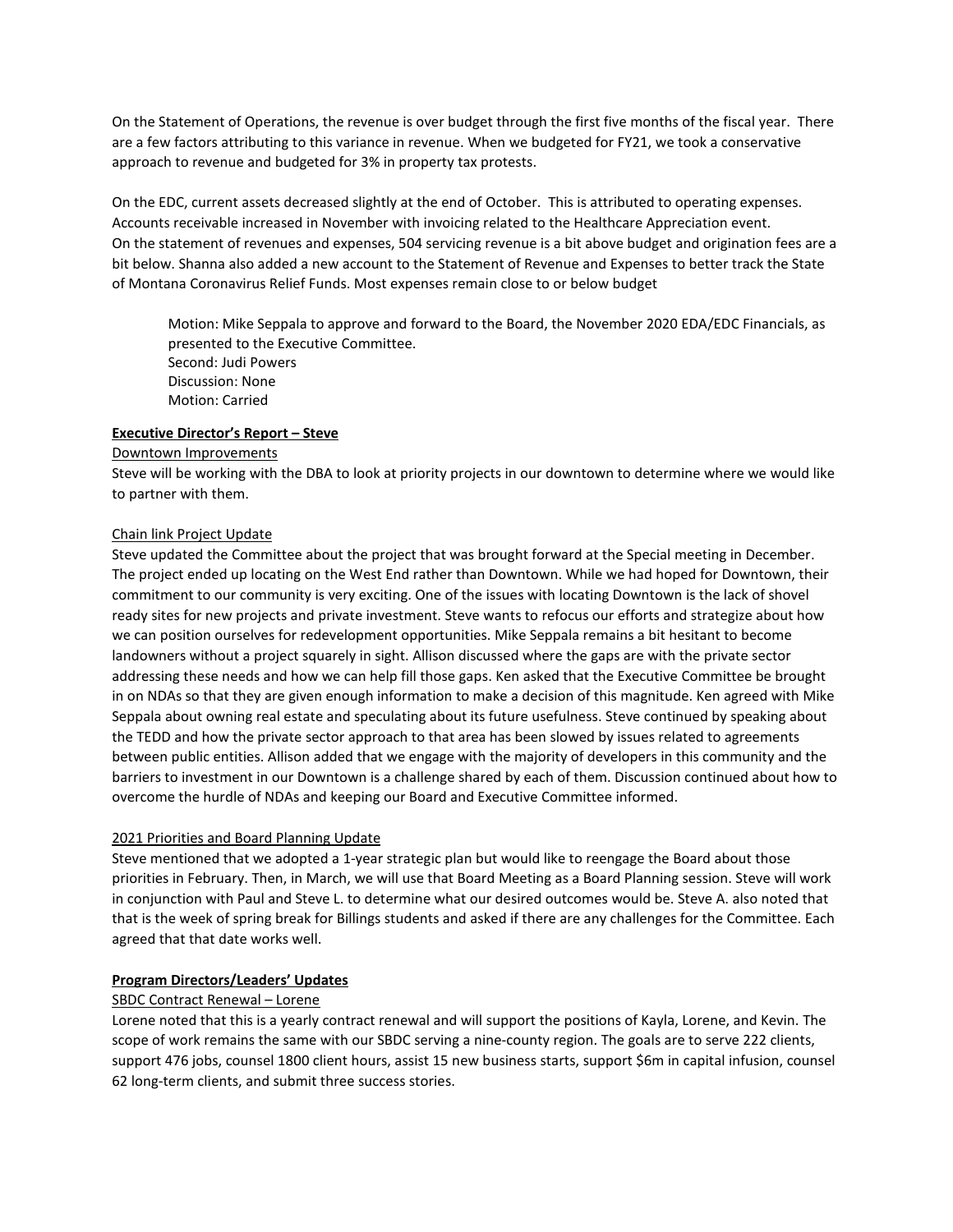Motion: Dana Pulis to approve and forward to the Board, the SBDC Contract Renewal, as presented to the Executive Committee. Second: Steve Loveless Discussion: None Motion: Carried

BSED's IRT COVID-19 Response Update Stabilization Loan Program/EDA RLF Grant Update – Brandon Brandon noted that \$110,000 remains outstanding in the stabilization loan fund.

There is no update from the Federal EDA for the revolving loan fund. Brandon and Dianne are still waiting to hear back.

Brandon continued by letting the Committee know that we have filled the Loan Office position that was vacated by Sherry O'Donnell. Aaron Pratt will be joining our team in in Helena and was previously employed by the Governor's Office of Economic Development. Aaron will begin on February  $1<sup>st</sup>$  and will primarily focus on loan closings.

### Economic Response and Recovery Plan Next Steps – Thom/Steve

The community progress report took place on December 10<sup>th</sup> and meetings will resume this Thursday after the holiday break. Thom spoke about the new legislation that was passed in DC and its applicability to our small business community. There will also be discussion about what changes we may see with the installment of our new Governor, Greg Gianforte. Melanie added that she has been working with the City and County about the vaccine roll-out in our community. John Felton's press conference tomorrow will likely indicate if there will be changes to the health directives in Yellowstone County.

# Board Committees 2021 – Austin

Austin listed the openings for each of BSED's internal governance committees and asked the Committee members to consider volunteering their time in an area of their interest.

# Conflict of Interest Policy

As a new Board year has begun, Becky noted that each Board Member will need to sign our conflict of interest policy. Our legal counsel, Kevin Heaney, will review the policy in detail at our January Board Meeting.

#### Operations: Big Sky to Sky Point Project – Becky

Becky said there is still some work to do regarding the Historic Tax Credits. Becky then continued to show the preliminary budgets for construction and furnishings. Becky reviewed the budget line items with the Committee and noted that there is likely to be a budget shortfall based on the current projections. Construction bids may help to address that shortfall. Becky also noted that this is one of the reasons we are pursuing Historic Tax credits which could net anywhere between \$300,000-\$500,000. Becky said we have also identified deductive alternates to address a shortfall. Becky also noted that there are opportunities to pursue small grants and underwriting opportunities.

With respect to the Historic Tax Credits, we have not yet signed the contract with Wishneff and Associates. Reviews with legal counsel and our auditors will help us make a final determination as to whether we pursue these credits and enter into the contract. Becky turned it over to Shanna to explain how the tax credit partnership would work. The tax credit numbers referenced above are net numbers after expenses have been considered. Riley then asked how this plan affects our timeline for the project. Ann asked if there are investors in waiting to purchase these credits. Steve noted that we have compiled a list of investors we think may be interested in entering into a